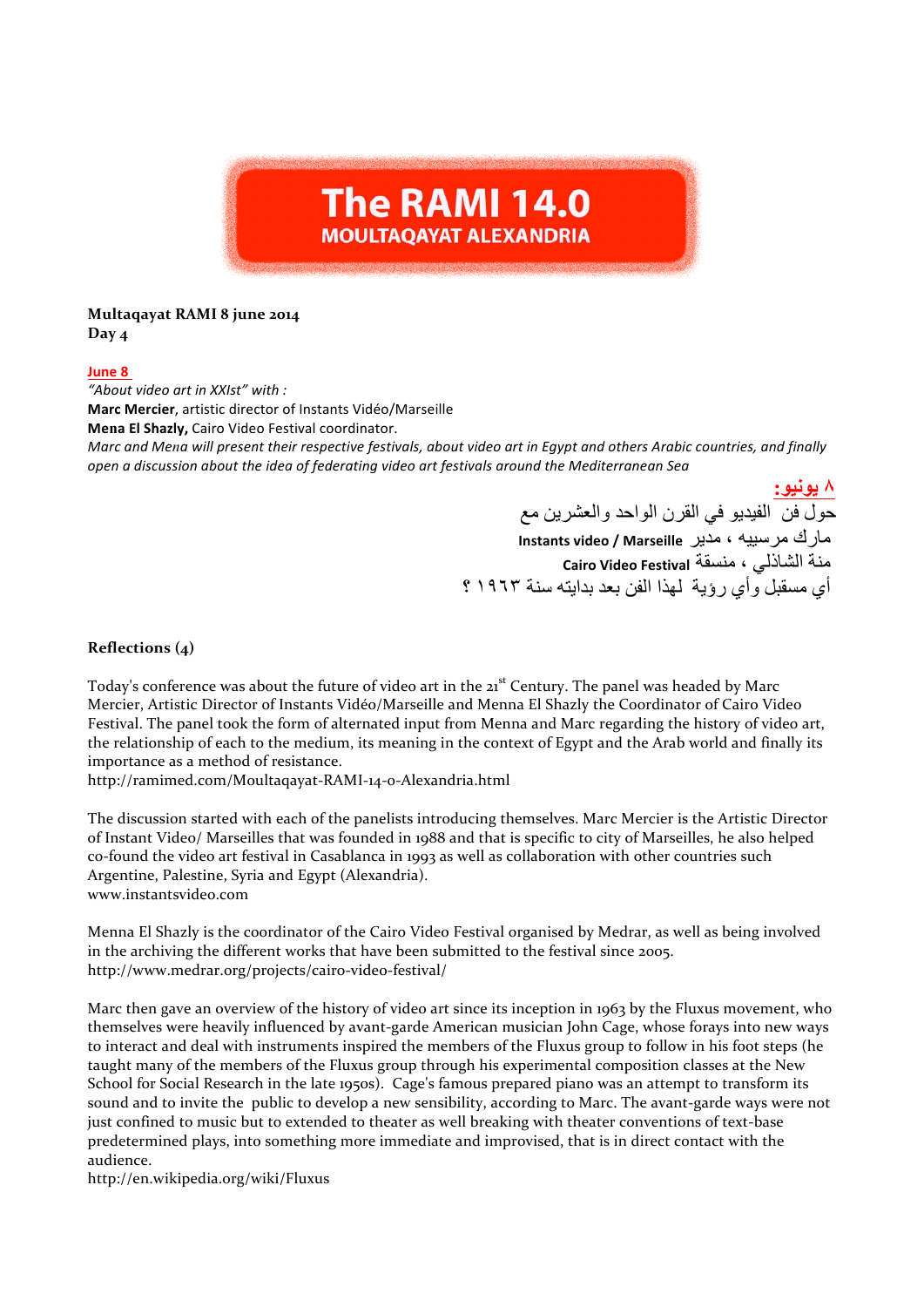Marc then continues to highlight the role of Nam June Paik, the Korean-American artist, in pioneering video art. Originally trained as a classical pianist, he too was inspired by John Cage, and wanted to find ways to revolutionize music and to uitilise new ways to make art. However, his attention was turned to TV, as an object of mass culture and which was not necessarily conceived as an artistic tool. He debuted his first exhibition, "Exposition of Music - Electronic Television", in Wuppertal, Germany 1963. Where together with the help of two Japanese engineers he managed to create the first video synthesizer to distort the electrons in TV images. By 1965 Sony invented the first portable video camera, Portapack, which can be mobile, in contrast to TV cameras at the time which were largely unmovable. Paik would take one of the cameras and film his journey from his house to a famous cafe in New York (Gogo), accidentally filming Pope John Paul II (who happens to be there by chance), earning the moniker, "the Pope of Video Art". http://en.wikipedia.org/wiki/Nam\_June\_Paik

According to Marc video art was the product of the WWII generation, but now it is the contemporary form for the Arab Spring. He goes to question, what do we mean when we say "contemporary", in that sense what are we contemporary to? The art form, video art, was developed in rich and industrialised countries, it would be considered dead if it is unable to respond to and find a new role to play in the realities and transformations taking place in the Arab world and the Middle East. Marc concludes his remark, by quoting his Palestinian colleague who described video art as "an artistic tool of mass creation", a response to George Bush's "weapons of mass destruction".

Menna, on the other hand, questioned dwelling on the history of video art too much and emphasized that what is important is that video art separated from film art, creating its own conventions, style, concerns. She goes on to explain that what would be interesting is if we compare the history of video art in the West to Arab region and see if there are any parallels or forms that emerged (or did not emerge) and why. To her what matter is, that video art is a democratic form of artistic practice that can be used in context like Egypt or the Arab world. Although her experience working in the Cairo Video Festival has showed that a clear understanding of what video art is, did not take hold yet within the artistic community. Most artists see it as a stepping stone to mainstream, commercial filmmaking, a chance to get recognised and hence given opportunity for more established filmmaking circles. It is a problem that the festival faces since the moment of its inception in 2005.

The conversation then turned to Marc's involvement in co-founding the International Video Art Festival of Casablanca (1993). He was invited to a workshop at the University of King Hassan II for documentary practices, unaware of his engagement in video art. He then created a program of video art works and realised the overwhelming response it had. One of the attendants explained that despite the fact that she saw video art works at a festival for video art about human rights (from everywhere except Morocco), she wasn't exposed to that kind of work before. A further even more interesting impact of this exposure, was the encounter Marc had with a young man who made video art and who gave him three of his films, that were screened in an afternoon program. That young man later became the famous multimedia artist Mounir Fatmi. Marc points out to the many challenges faced as to how that very first workshop ended up in founding the first video art festival in Morocco. For example when workshop participants want with their cameras to shoot on the streets, they were stopped by the police eight times, despite having a filming permit from the university and the government. Yet, in spite being a form not very familiar and despite the issues of censorship, the festival just celebrated its 20<sup>th</sup> year anniversary last year. http://www.fiav.ma/

In explaining the emancipatory potential of video art in the region, Marc points out to the fact that when asked to curate a program for Japan Media Arts Festival from the Arab world, out of the ten artists he selected, the ten were women.

Http://www.instantsvideo.com/blog/en/archives/272

For Menna, the Cairo Video Festival was the product of the attempt of a group of artists to create the opportunity and the space to show their work. After getting together and creating this framework to show work, they decided to open the process for national and international submission

At this point one of the audience members asked Marc the inevitable question, what does he think of video art in Egypt, to which he tactfully replied that he doesn't have an extensive knowledge of the scene in Egypt and only knows a few artists whose work is familiar to him. He particularly highlighted the work of artist Samar Elbarawy, whose work he described as rooted in her regional context and yet has a universal preoccupation with the human condition. Furthermore, when her work was screened in France, the audience immediately identified with the issues in the work that resonated with their own personal experience.